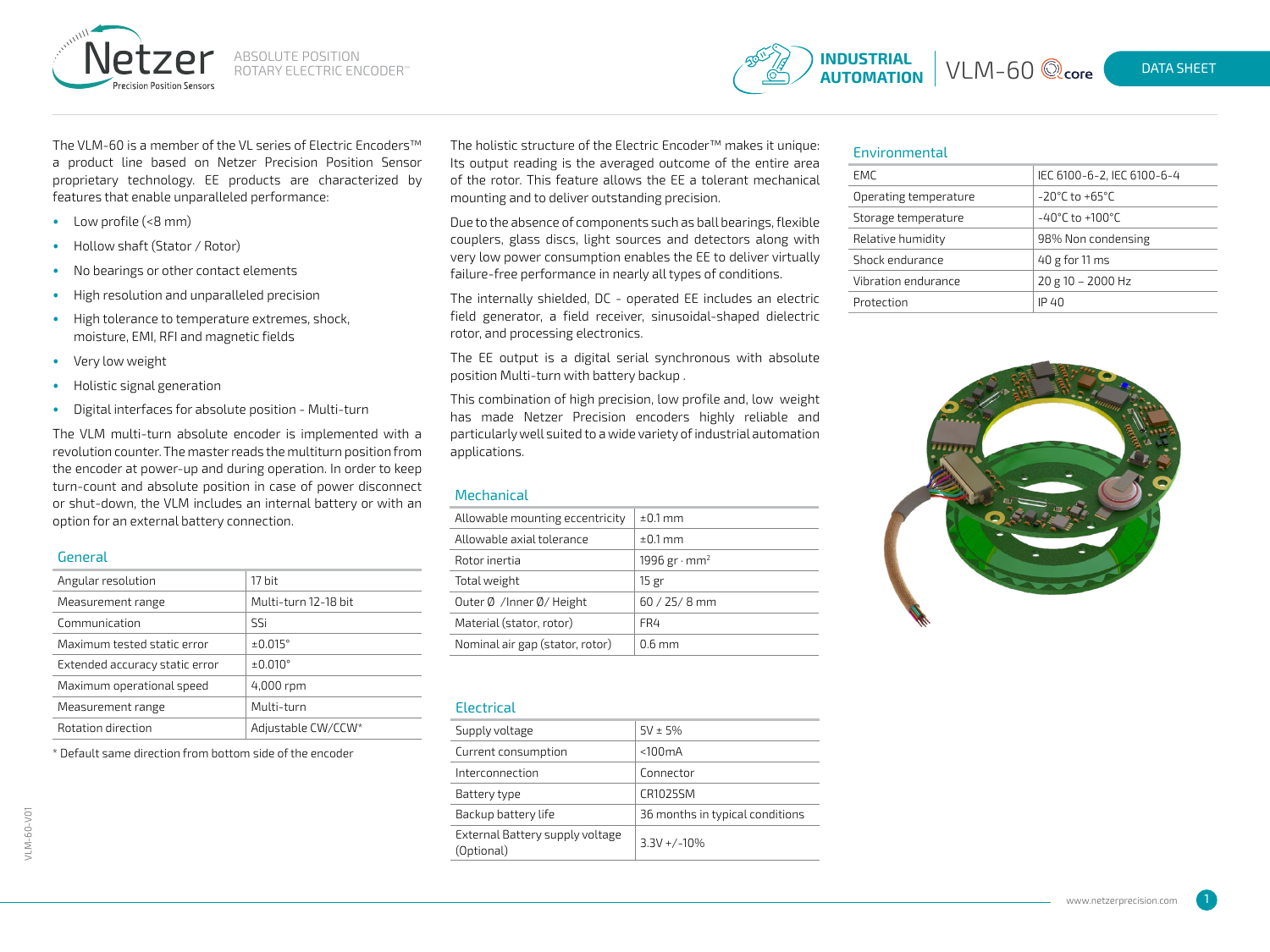





# Digital SSi Interface

Synchronous Serial Interface (SSI) is a point to point serial interface standard between a master (e.g. controller) and a slave (e.g. sensor) for digital data transmission.



|           | <b>Description</b>               | <b>Recommendations</b> |
|-----------|----------------------------------|------------------------|
| n         | Total number of data bits        | $18 + 10$              |
|           | Clock period                     |                        |
| $f = 1/T$ | Clock frequency                  | $0.1 - 5.0$ MHz        |
| Tu        | Bit update time                  | 90 nsec                |
| Tp        | Pause time                       | $26 - \infty$ µsec     |
| Tm        | Monoflop time                    | $>25$ µsec             |
| Tr        | Time between 2 adjacent requests | $Tr > n*T+26$ µsec     |
| $fr=1/Tr$ | Data request frequency           |                        |



## SSi output signal parameters

| Output code          | Binary                            |
|----------------------|-----------------------------------|
| Serial output        | Differential RS-422               |
| Clock                | Differential RS-422               |
| Clock frequency      | $0.1 \div 5.0$ MHz                |
| Position update rate | 35 kHz (Optional - up to 375 kHz) |

## SSi interface wires color code

| $Clock +$  | Grey         |              |
|------------|--------------|--------------|
| Clock -    | Blue         | Clock        |
| Data -     | Yellow       | Data         |
| Data $+$   | Green        |              |
| <b>GND</b> | <b>Black</b> | Ground       |
| $+5V$      | Red          | Power supply |

## Software tools: (SSi )



Advanced calibration and monitoring options are available by using the factory supplied **Electric** 

[Encoder Explorer software,](http://netzerprecision.com/s-w-tools/) This facilitates proper mechanical mounting, offsets calibration and advanced signal monitoring.



VLM-60-V01

 $\sqrt{2}$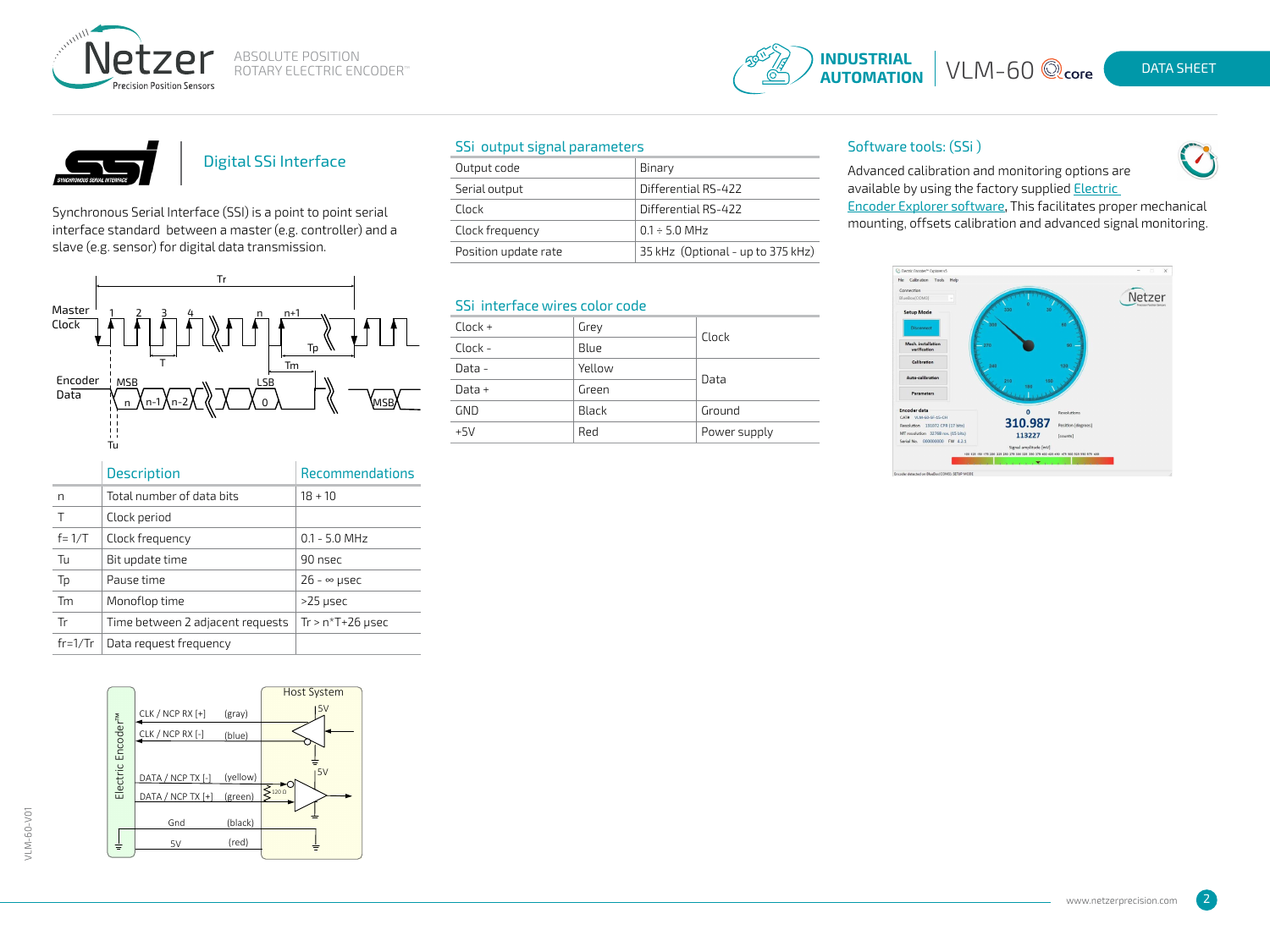



# Ordering Code and the Interconection of the Interconection of the Interconection



Note: The combination of single and multi should not exceeded more than 32 bit



On board connector - DF13A-10P-1.25H Matting connector - DF13-10S-1.25C

| #              | SSi              | <b>Remarks</b> |  |
|----------------|------------------|----------------|--|
| 10             | External Battery |                |  |
| q              | Battery Return   |                |  |
| 8              | 5V               | P.S.           |  |
| $\overline{7}$ | GND              | GND / RTN      |  |
| 6              | Data+            | Data / NCP TX  |  |
| 5              | Data-            |                |  |
| 4              | $Clock-$         | Clock / NCP RX |  |
| Β              | $Clock+$         |                |  |

## Optional Accessories

| SS'          | <b>Remarks</b> |         |
|--------------|----------------|---------|
| CB-00120-250 | AWG30, 250 mm  | 單質<br>- |
| CB-00120-500 | AWG30, 500 mm  |         |

### Related Documents

VLM-60 User Manual: Mechanical, Electrical and calibration setup.

#### Demonstration Kit

DKIT-VLM-60-SF-15-CH - SSi interface The demo-kit includes: mounted encoder on rotary jig, and RS-422 to USB converter.

3